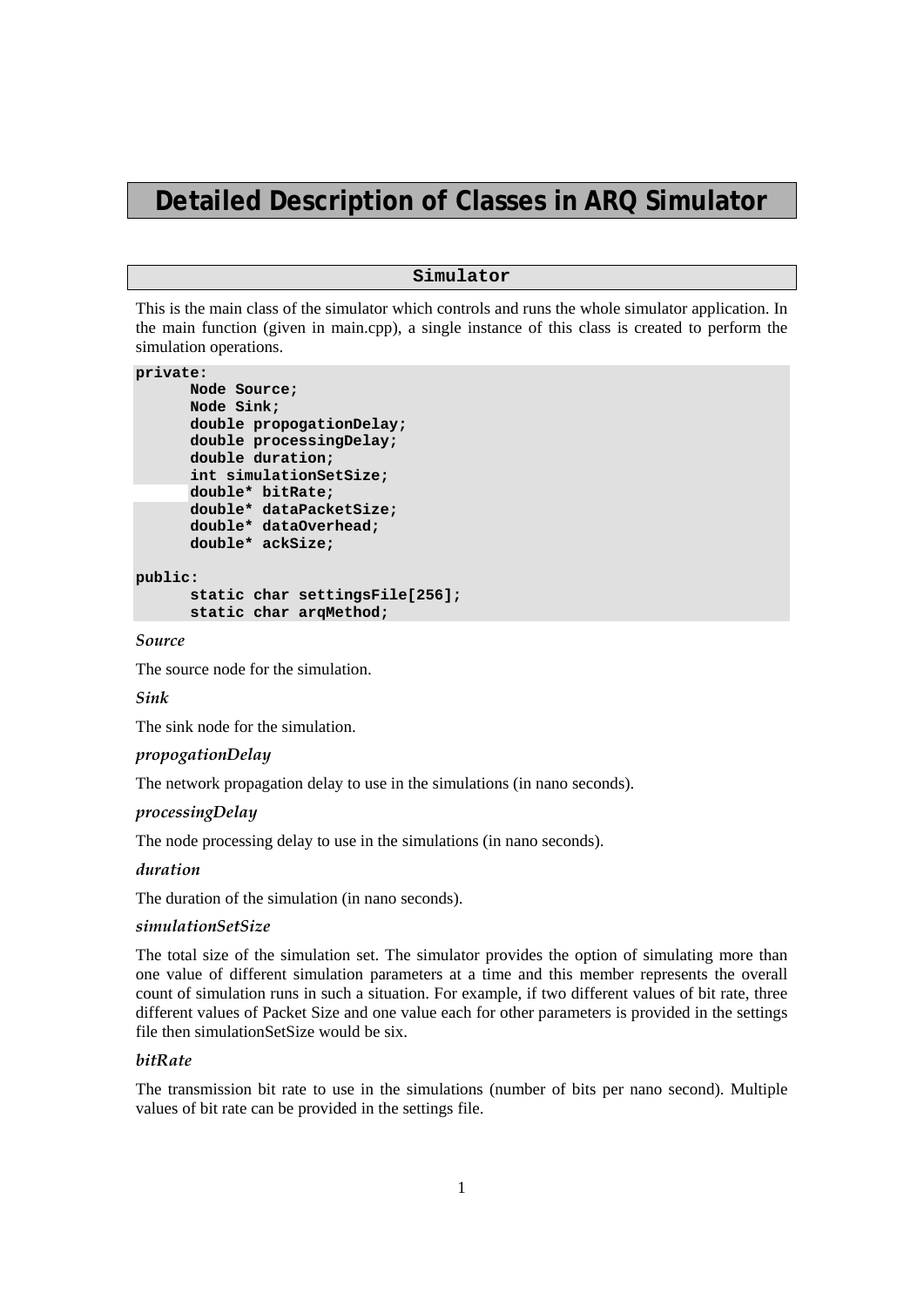# *dataPacketSize*

Size of data packet in bits. Multiple values of packet size can be provided in the settings file.

# *dataOverhead*

Number of overhead bits in data packet. Multiple values of overhead can be provided in the settings file.

# *ackSize*

Size of ACK message in bits. Multiple values of ACK size can be provided in the settings file.

# *settingsFile[256]*

Name of the settings file from which different simulation settings are loaded.

## *arqMethod*

The ARQ methods specified in the settings file. This variable is used in a bitwise format to represent the protocols-to-simulate. The right most bit indicates "Stop and Wait", the bit to its left indicates "Go Back N" and the bit to its left indicates "Selective Repeat". For example, if arqMethod has value "6", then "Go Back N" and "Selective Repeat" are to be simulated.

#### **public:**

```
 int readSettings (); 
        int run (); 
private: 
        int simulate(); 
        int verify();
```
#### *readSettings*

Read the simulation settings from the *settingsFile* and update the relevant fields.

# *run*

Simulates the whole bunch of simulations. This function first decides that which ARQ methods are asked to execute (in the settings file). For each specified method, it executes the whole simulation set by iterating each value of bit rate, packet size, overhead size and ACK size respectively.

## *simulate*

Iteratively executes the relevant methods of *Source* and *Sink*, and exchange messages between them so that ARQ protocol functionality can be simulated.

# *verify*

Verifies the simulation settings for correctness before starting the simulation.

# **Node**

This class describes a node, source or sink.

```
private: 
       char type; 
       static double propagationDelay; 
       static double processingDelay; 
       static double duration; 
       static double packetRate; 
       static double bitRate;
```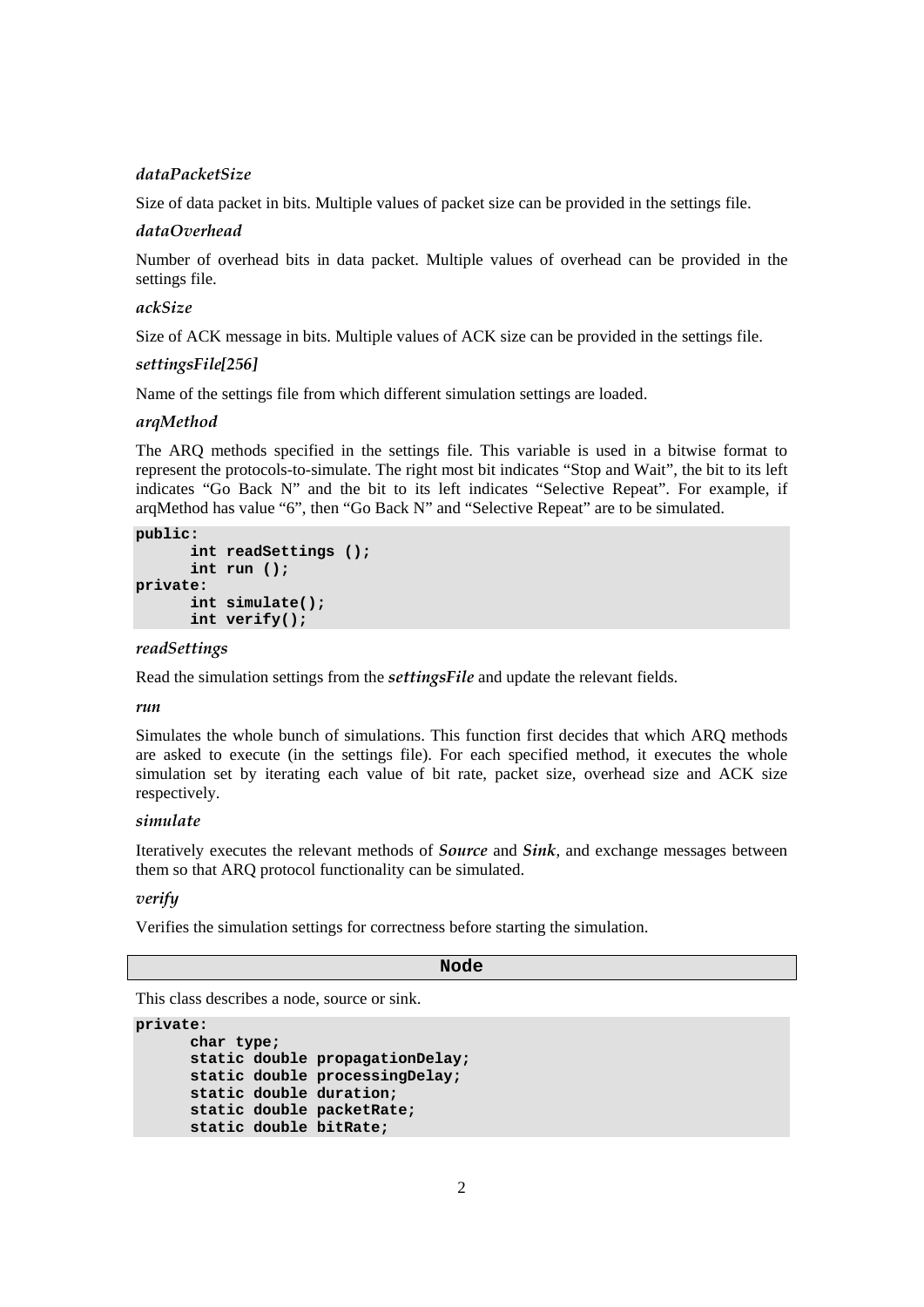```
 static double dataPacketSize; 
 static double dataOverhead; 
 static double ackSize; 
 static char arqMethod; 
 int sequenceNumber; 
 PacketQueue PacketBuffer;
```
#### **public:**

```
 PacketQueue OutgoingPacketQueue; 
 PacketQueue IncomingPacketQueue;
```
# *type*

Indicates whether it is a source (type= $'1'$ ) or a sink (type= $'2'$ ) node.

# *propogationDelay*

The network propagation delay to use in the simulations (in nano seconds).

# *processingDelay*

The node processing delay to use in the simulations (in nano seconds).

# *duration*

The duration of the simulation (in nano seconds).

# *packetRate*

The rate at which the source node generates data packets. Packet generation is independent of ARQ functionality and the source should keep on generating packets as per this value. Since this value is not used anywhere else in the simulator, a user can provide this value as either: the number of packets generated per nano second, or the delay in nano seconds between two packets, and can accordingly use this value in his/her implementation.

# *bitRate*

The transmission bit rate to use in the current simulation run (number of bits per nano second). Before starting a simulation run, the simulator passes one of the bit rate values to the Node.

# *dataPacketSize*

Size of data packet in bits to use in the current simulation run. Before starting a simulation run, the simulator passes one of the packet size values to the Node.

# *dataOverhead*

Number of overhead bits in data packet. Before starting a simulation run, the simulator passes one of the overhead values to the Node.

# *ackSize*

Size of ACK message. Before starting a simulation run, the simulator passes one of the ack size values to the Node.

# *arqMethod*

The ARQ methods being used in the current simulation run. This variable is used in a bitwise format to represent the protocol being used. However, at a time only one bit is on i.e. its value can be 1, 2 or 4 only.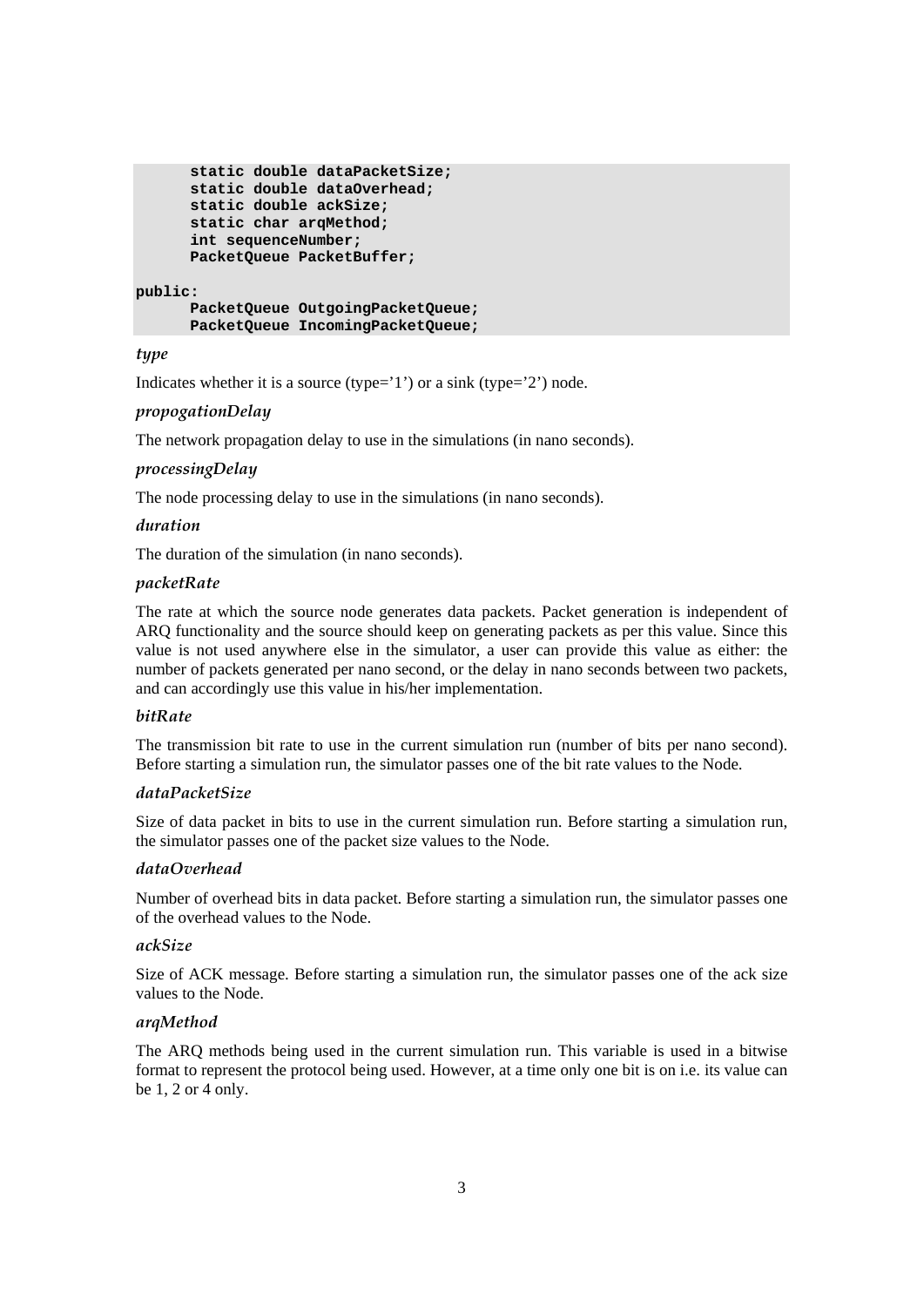#### *sequenceNumber*

The current sequence number of this node. This variable has no specific definition and can be used as per user requirement/logic.

# *PacketBuffer*

This buffer is used to store the generated packets. Whenever a node generates a packet (data or ACK), this packet should first be placed in this buffer. Later, after processing delay and necessary ARQ actions, this packet should be moved to *OutgoingPacketQueue* for transmission.

# *OutgoingPacketQueue*

Contains packets which are ready for transmission. A packet should be placed in this buffer only when all necessary actions are performed on this packet.

# *IncomingPacketQueue*

The simulator places the packets received from other nodes for this node in this buffer. A node can start processing these packets.

```
public:
```

```
 char getType(); 
 static double getPropagationDelay(); 
 static double getProcessingDelay(); 
 static double getDuration(); 
 static double getPacketRate(); 
 static double getBitRate(); 
 static double getDataPacketSize(); 
 static double getDataOverhead(); 
 static double getACKSize(); 
 static char getARQMethod(); 
 void setType(char typ); 
 static void setPropagationDelay(double pD); 
 static void setProcessingDelay(double pD); 
 static void setDuration(double dur); 
 static void setPacketRate(double pR); 
 static void setBitRate(double bR); 
 static void setDataPacketSize(double dPS); 
 static void setDataOverhead(double dO); 
 static void setACKSize(double aS); 
 static void setARQMethod(char aM); 
 int generatePackets(); 
 int sendPackets();
```
Get/Set functions for different attributes/parameters.

## *generatePackets*

This method simulates the packet generating entity. The data packet generation scheme of source should be implemented in this method. Any generated packets should be placed in *PacketBuffer*.

#### *sendPackets*

This method is responsible to perform all ARQ operations before and after the transmission of a packet, as well as on the reception of a packet. Since, this method is same in both the source and the sink, the operations of source and sink should be differentiated accordingly.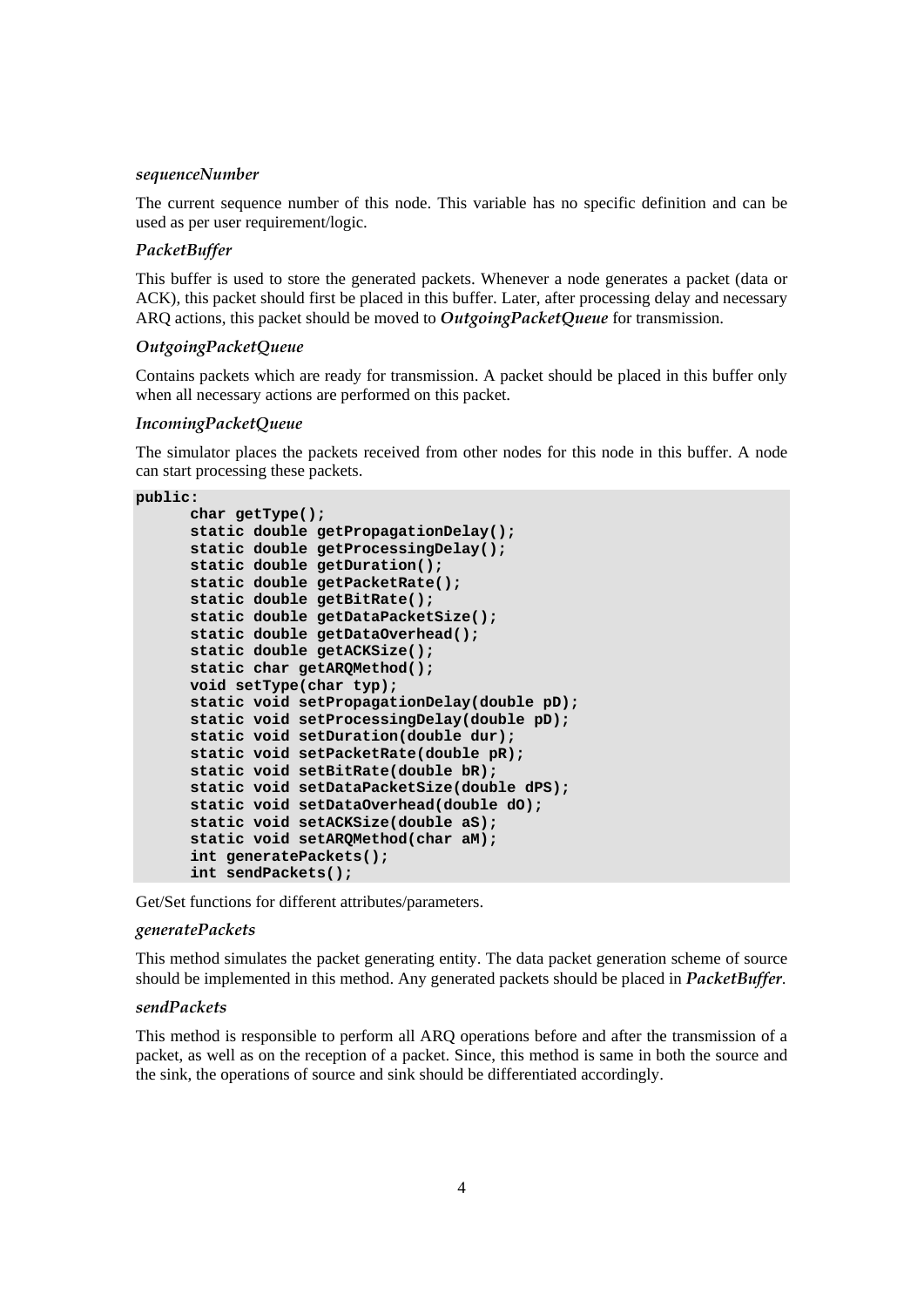#### **Packet**

This class represents a raw packet with only components and operations necessary to implement ARQ functionality.

```
private: 
        char type; 
        char source; 
        char destination; 
        char transmissionStatus; 
        int sequenceNumber; 
       double size; 
       double overhead; 
       double creationTime; 
       double readyToSendTime;
```
# *type*

The type of packet: Data (type='1'), ACK (type='2'), or NACK (type='3').

#### *source*

The node which has generated this packet, either source (type= $'1'$ ) or sink (type= $'2'$ ).

# *destination*

The node for which this packet is destined, either source (type='1') or sink (type='2').

# *transmissionStatus*

Indicates whether this packet is being transmitted (in transmission). The user should set this value as soon a packet is moved from the PacketBuffer to OutgoingPacketQueue. Once the transmission is completed, the simulator automatically resets this value before putting the packet in the destination node's IncomingPacketQueue.

## *sequenceNumber*

The sequence number of this packet. This variable has no specific definition and can be used as per user requirement/logic.

*size* 

The size of this packet in bits.

#### *overhead*

The overhead of this packet. In case of ACK and NACK, it should be set to zero (the default value).

# *creationTime*

The time when this packet was created.

#### *readyToSendTime*

The time when this packet was ready for transmission i.e. placed in the *OutgoingPacketQueue*.

```
public:
```

```
 char getType(); 
 char getSource(); 
 char getDestination(); 
 char getTransmissionStatus(); 
 int getSequenceNumber();
```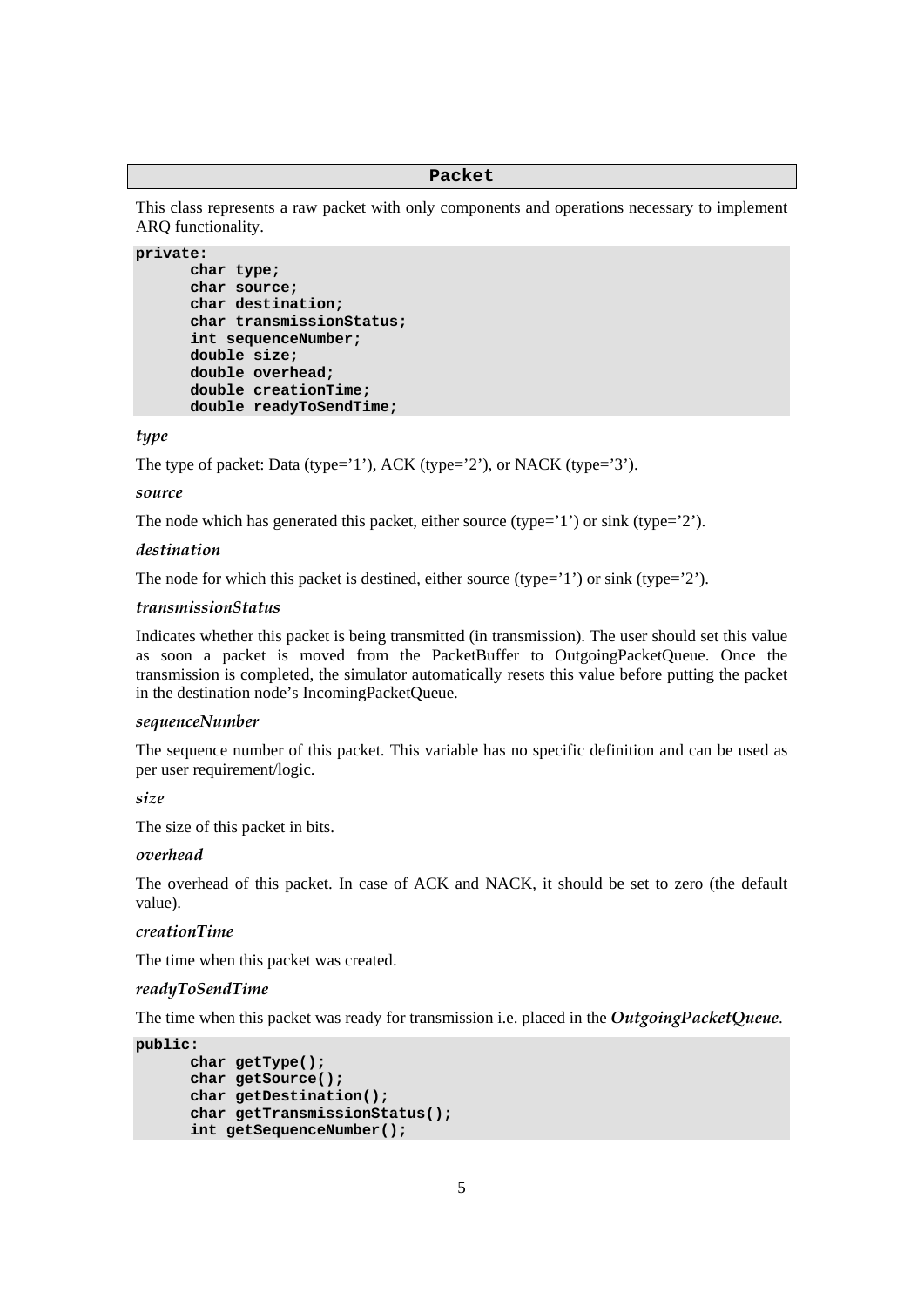```
 double getSize(); 
 double getOverhead(); 
 double getCreationTime(); 
 double getReadyToSendTime(); 
 void setType(char typ); 
 void setSource(char src); 
 void setDestination(char dst); 
 void setTransmissionStatus(char trSt); 
 void setSequenceNumber(int sn); 
 void setSize(double sz); 
 void setOverhead(double oh); 
 void setCreationTime(double ct); 
 void setReadyToSendTime(double rtst);
```
Different get/set functions for accessing fields of the packet.

#### **PacketQueue**

This class provides the features necessary for different types of packet buffers used in this simulator.

```
private: 
        int length; 
        Packet** Packets;
```
 *length* 

Length of this queue/buffer i.e. number of packets in this buffer.

# *Packets*

The array of stored packets.

```
public:
```

```
 int getLength(); 
 double getCreationTime(int index); 
 double getReadyToSendTime(int index); 
 double getSize(int index); 
 void setTransmissionStatus(int index, char trSt); 
 Packet* dequeuePacket(int index); 
 void enqueuePacket(Packet* pkt);
```
Get functions for different attributes/parameters.

*enqueuePacket* 

Adds a packet to this queue/buffer.

*dequeuePacket* 

Removes the specified packet from this queue.

**Time** 

This is a utility class to keep the track of simulation time so that different events can be performed on specified time. A user should neither create an instance of this class nor should use/call any methods or members of this class except the *getTime*.

**private:** 

```
 static double nanoseconds;
```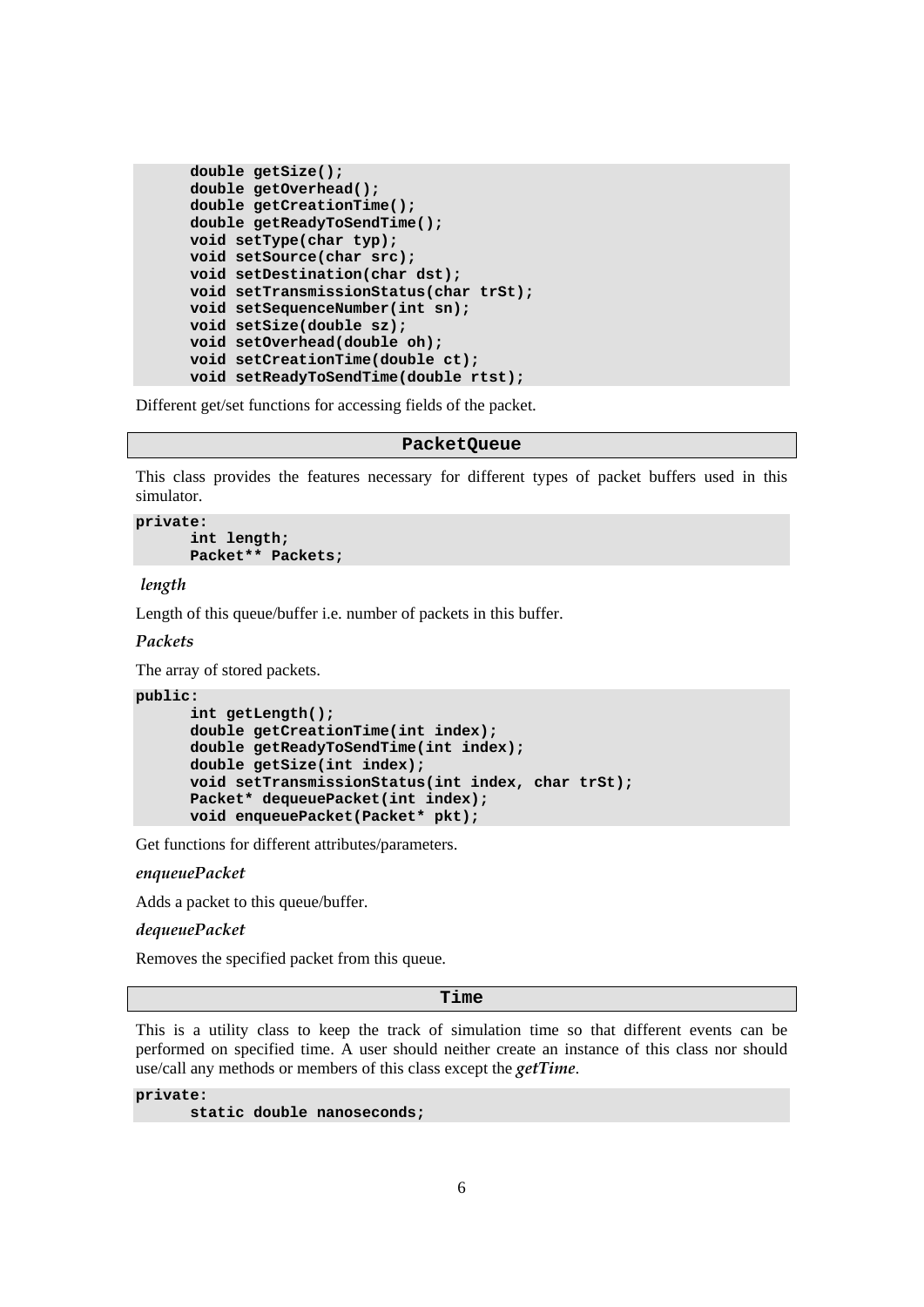## *nanoseconds*

The number of nanoseconds passed since the start of the simulation.

```
public: 
       static double start(); 
       static double getTime(); 
       static double increase();
```
# *start*

This method is called in response to "run" command to mark the beginning of the simulation.

# *getTime*

Returns the current time i.e. the nanoseconds passed since the beginning of the simulation.

#### *increase*

This method marks the end of one simulation tick i.e. one nanosecond or in other words increases the time.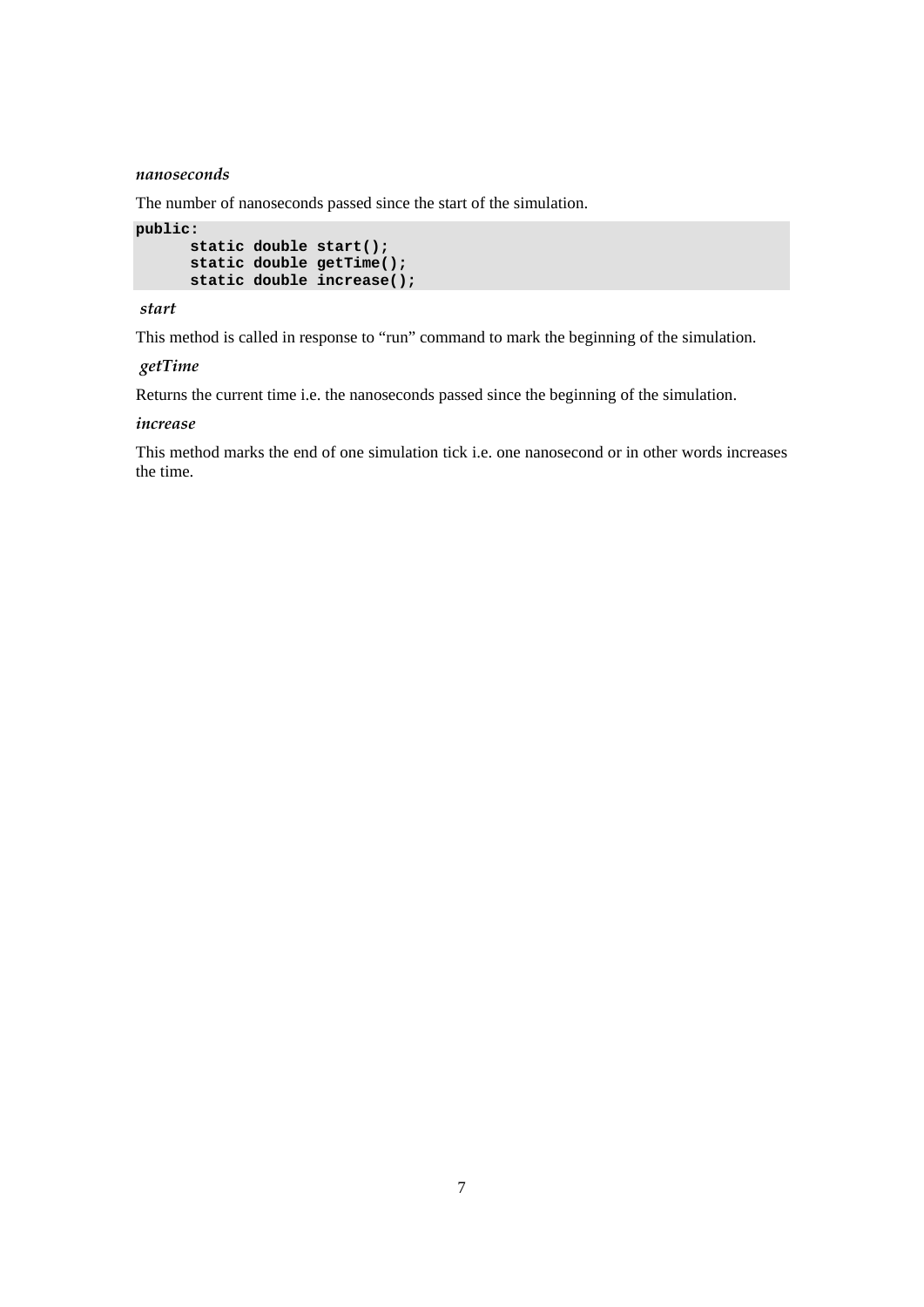# **Commands supported at the simulator command line**

This section describes the syntax of different commands that can be used at simulator's command line to perform different operations.

# **load settings\_file**

This command loads the simulation settings described in the file name specified.

#### **unload**

This command removes the current simulation settings. User can load new simulation settings afterwards.

# **exit**

Exits from the simulator.

# **run**

Starts ARQ simulation on the active simulation settings.